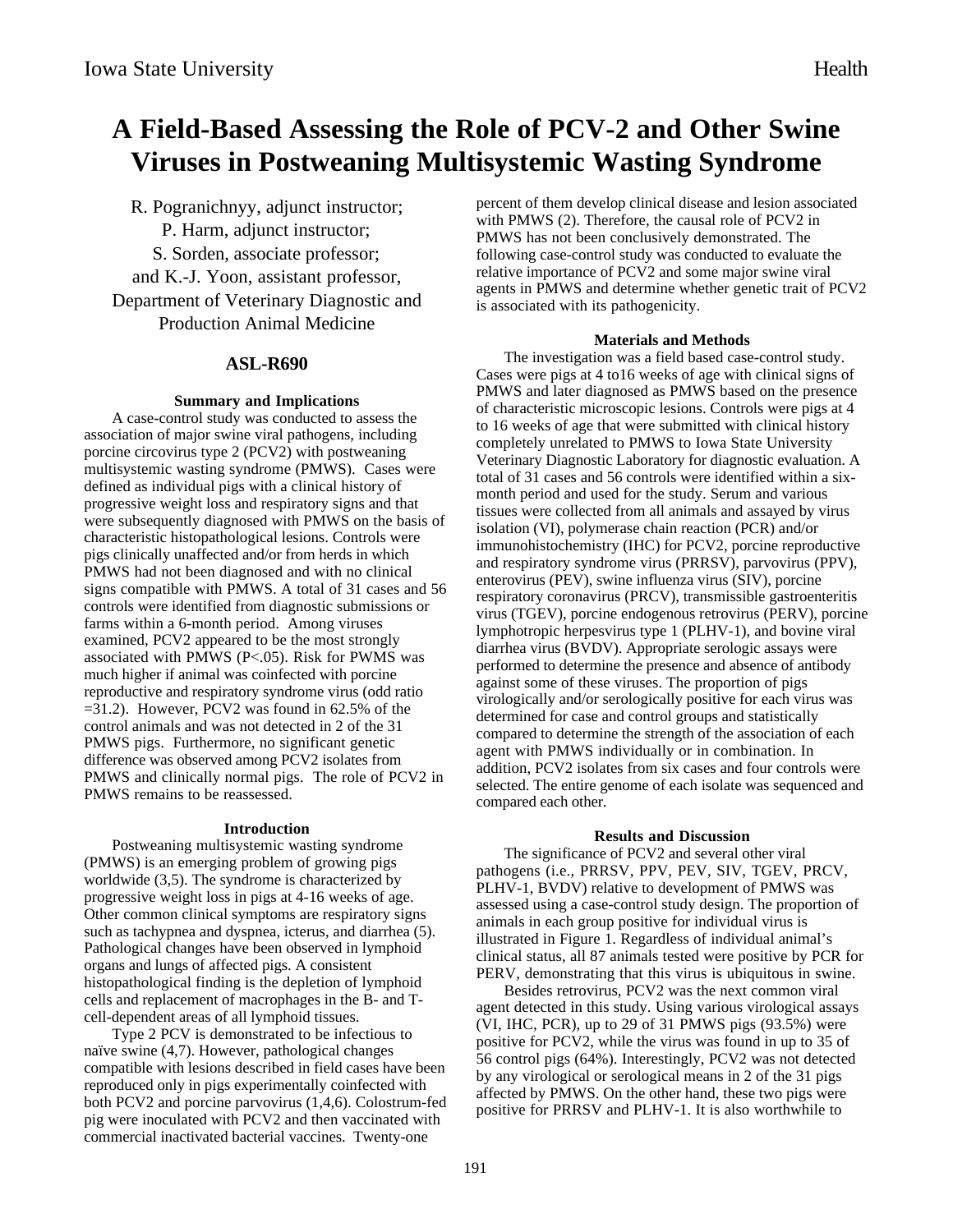note that PCV type 1, nonpathogenic strain, was also detected but only in control pigs (2%).

In addition to PCV2, other viruses except TGEV and BVDV were detected in varying proportions of animals examined (Figure 1). However, animals positive for these viruses except PRRSV were almost equally distributed between case and control groups, suggesting that infection of PPV, PEV, SIV, PRCV, or PLHV-1 is virtually insignificant relative to PMWS. In contrast, PRRSV was present in 42% and 20% of PMWS and control animals, respectively.

Because it was an observation study, the causality of PMWS could not be determined but the risk for PMWS development could be assessed. Statistically PCV2 as single entity was the most strongly associated with PMWS among viruses tested for (odd ratio = 9.3). That is, animals with PCV2 have nine times higher risk for PMWS compared with animals without PCV2. In comparison, pigs infected with PRRSV had odd ratio of 3.4 for developing PMWS as compared to pigs without PRRSV infection. However, the risk for PMWS was much higher in pigs infected with both PCV2 and PRRSV (odd ratio  $= 31.2$ ). Such a significantly increased risk for PMWS was not observed in combination of PCV2 and other viruses or in combination of other viruses each other.

Genetic analysis of selected PCV2 from case and control pigs is summarized in Figure 2. Sequence homology among PCV2 from the same group was 98.9% for cases and 99.1% for controls, respectively. Comparison of linear nucleotide sequence did not reveal significant genetic difference between PCV2 from clinical cases of PMWS and ones from control pigs. Furthermore, no significant genetic difference was observed between PCV2 from control pigs in this study and PCV2 from clinical PMWS cases previously reported by other investigators. These observations indicate that apparent difference in pathogenicity is not attributed to genetic trait.

#### **Acknowledgements**

We thank Dr. Rick Swalla at Iowa State University Veterinary Diagnostic Laboratory (ISU-VDL) for assistance in animal work and necropsy. We also thank Clifton for help with laboratory work and Dr. Karen Harmon at ISU-VDL for assistance and advice in sequencing. Dr. Michael Daniels at the Department of Statistics is also acknowledged for help in statistic analysis. This study was supported in part by funding from the Iowa Healthy Livestock Initiative Research Grant and Iowa Livestock Health Advisory Council.

## **Reference**

1. Allan, G. M., S. Kennedy, F. McNeilly, J. C. Foster, J. A. Ellis, S. J. Krakowka, B. M. Meehan, and B. M. Adair. 1999. Experimental reproduction of severe wasting disease by co-infection of pigs with porcine circovirus and porcine parvovirus. J Comp Pathol 121:1−11.

- 2. Allan, G. M., McNeilly, F., Kennedy, S., Meehan, B., Ellis, J., and Krakowka, S. 2000. Immunostimulation, PCV-2 and PMWS. Vet Rec 147:170−171.
- 3. Clark EG. 1997. Post-weaning multisystemic wasting syndrome. Proc. Am. Assoc. Swine Pract. 499−501.
- 4. Ellis, J., S. Krakowka, M. Lairmore, D. Haines, A. Bratanich, E. Clark, G. Allan, C. Konoby, L. Hassard, B. Meehan, K. Martin, J. Harding, S. Kennedy, and F. McNeilly. 1999. Reproduction of lesions of postweaning multisystemic wasting syndrome in gnotobiotic piglets. J Vet Diagn Invest 11:3−14.
- 5. Harding J. 1997. Post-weaning multisystemic wasting syndrome. Proc. Am. Assoc. Swine Pract. , 503.
- 6. Krakowka, S., J. A. Ellis, B. Meehan, S. Kennedy, F. McNeilly, and G. Allan. 2000. Viral wasting syndrome of swine: experimental reproduction of postweaning multisystemic wasting syndrome in gnotobiotic swine by coinfection with porcine circovirus 2 and porcine parvovirus. Vet Pathol 37:254−263.
- 7. Pogranichnyy, R. M., K. J. Yoon, P. A. Harms, S. L. Swenson, J. J. Zimmerman, and S. D. Sorden. 2000. Characterization of immune response of young pigs to porcine circovirus type 2 infection. Viral Immunol 13:143−153.



**Figure 1. Proportion of animals positive for a given. virus. For each virus solid and shaded bars represent PMWS and control pigs, respectively.**